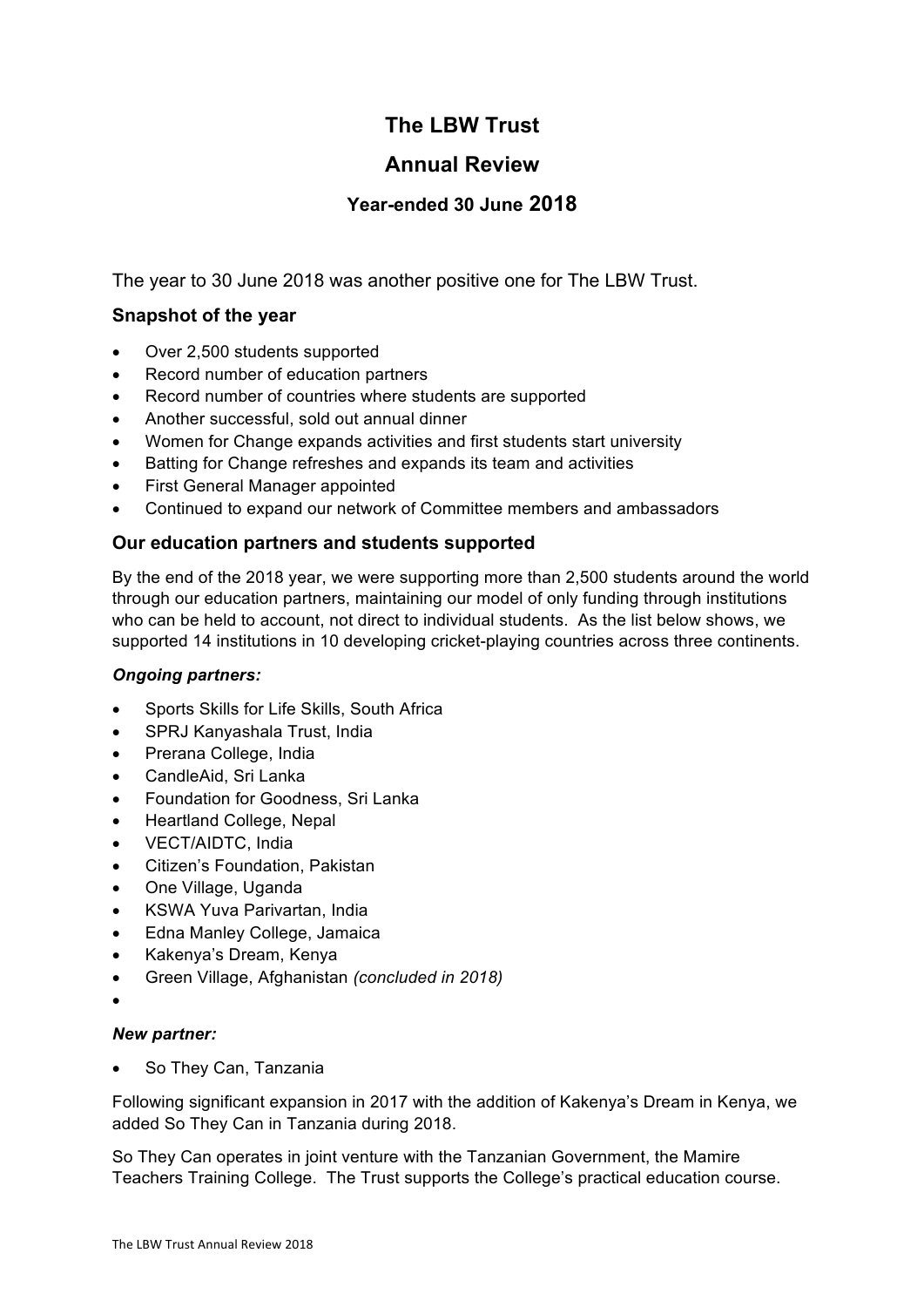The College was ranked the top teachers' training college in the country, impressively just six years after the College was established.In Nepal, the Ministry of Education officially recognised the Heartland College's education course as a formal qualification for teaching, and endorsed the College to act as a facilitator and provider of this course at the tertiary level in Nepal.

During the year, we completed our funding to Green Village in Afghanistan where the three young women we have supported through five years of medical training have now moved on to positions in hospitals. We are incredibly proud of these young women for their diligence and total commitment to their vocation so they can make a long-term difference in their communities where there is such clear need for their skills. The Board believes it could well be that these women, in the long-run, will deliver the highest social and economic return of any students we have helped.

Our processes from receiving and assessing applications from colleges, to annual reporting and ongoing assessment, continue to be enhanced and become more stringent every year. Applications for both new institutions and existing ones requesting extensions, continue to rise and so we have had a commensurate reduction in the proportion that are accepted.

#### **Annual Dinner**

Our Annual Dinner was again held at the Sydney Cricket Ground in late February. The weather was kind so we started as usual with drinks on the outfield before moving in to dinner where one of the great fast bowlers of the modern era, Sir Richard Hadlee was our guest of honour. He spoke about his struggle with depression during his career, in an era when speaking out was frowned upon. Times have fortunately changed. We are deeply appreciative of all our guests who attend and support our cause but particularly those who come along every year and those who take sponsorship packages.

### **Batting for Change**

With founder Ryan Carters retiring from first class cricket and then being awarded the highly prestigious John Monash Scholarship to allow him to study public policy at the Harvard John F Kennedy School in the United States, 2018 was a year of major transition for Batting for Change. We are delighted to report that we could not have wished for it to go any better under the leadership of Ted Alexander.

We moved away from online sponsoring of sixes hit by the Sydney Sixers in the Big Bash to a series of events through the cricket season. The first of these was the BFC Corporate Challenge which took place at the wonderful facilities at Shore School's sportsground in Northbridge. The eight teams that took part had a great day and we are very grateful to them for supporting this new concept. Our other first was the BFC Cup pre-match party which then moved on to watch the Sydney Smash BFC Cup between the Sixers and Thunder. With 300 people of all ages, the party was a great success, particularly for the youngsters who were led in some training drills by professional players in the indoor nets. They could then watch their heroes warming up in the grass nets and then hear from both Ryan and our BFC Ambassador, Steven O'Keefe. To round out the season we had BFC XI games at both The King's School and Barker College against their first XIs. We are very lucky for the support we receive from these schools and also the cricket and other sporting stars who turn out to don the BFC XI jersey.

Batting for Change has grown and consolidated very well over the last few years. Our website shows the calibre and breadth of people we now have actively engaged in BFC through its Committee and Ambassadors. In that context, whilst after the end of 2018, we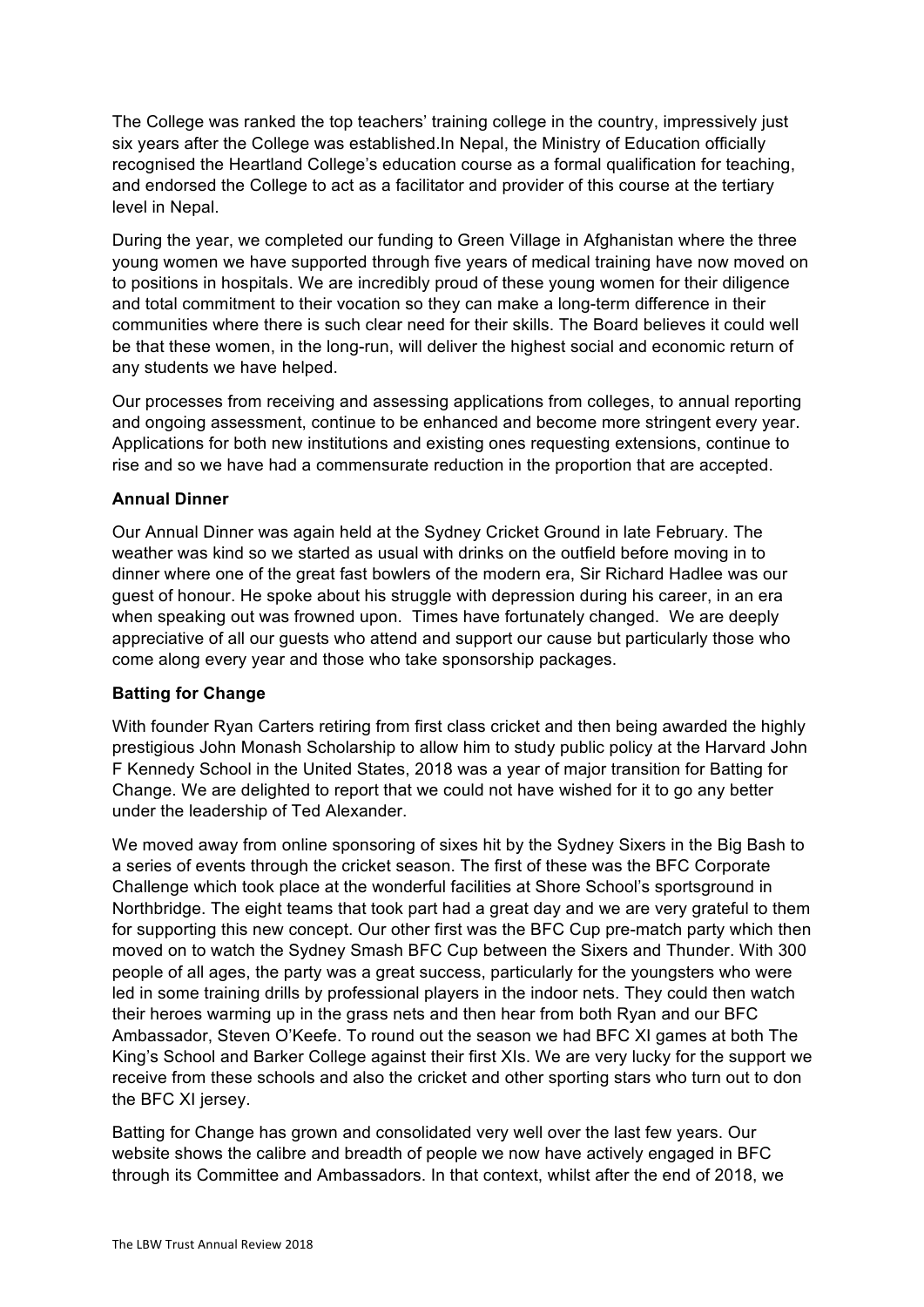must record and commend our Ambassadors Kurtis Patterson for breaking in to the Test team and scoring his first international century and both Alyssa Healy and Moises Henriques Australian cricket annual awards. Alyssa was also Player of the Series in the 2018 World Cup that Australia won as well as T20 International Player of the Year. A truly remarkable year.

#### **Women for Change**

Following its inaugural year when Women for Change smashed through any goals we could possibly have ever dreamed of, 2018 was a year of balancing phenomenal fundraising with delivering education and bringing in more young women to support the cause. The first group of young women from Kakenya's Dream took up their places at university including three who came to Sydney. It was instructive for us to support them as they settled in to Sydney life and the profound change that it represents from their homes in rural Kenya.

WFC established a terrific new initiative in 2018 called Standing on Shoulders. This comprises young women who set out in groups to raise a minimum of \$30,000 mentored by the WFC Committee. This is another important initiative for The LBW Trust overall as we aim to extend our reach and diversity of supporter base.

#### **Finance**

Our audited financial statements are available on the website (and you can also review our details on the ACNC's website).

As a not-for-profit charity, our end of year reported surplus or deficit is less important than the cash we have available to cover our ongoing commitments to students. In that context, the Board is very confident of The LBW Trust's cash position. Nonetheless, the audited financial statements show a deficit in 2018 following a large surplus in 2017 and some explanation is warranted.

In short, the financial outcome in both years was somewhat abnormal in different and partly compensating directions.

In 2018, total income was down by about 5%. This was a combination of not holding a Golf Day as well as slightly lower receipts for both the Annual Dinner and BFC campaign. Conversely, income was reported for the first time for Women for Change. This is because although we started receiving WFC donations during 2017, we did not remit any funds to support students. The funds were all retained and shown in the balance sheet as income in advance.

In outgoings, student fee distributions were \$93,000 higher in 2018 (up 29%) which was partly due to payment timing differences between the two years. BFC expenses increased a little due to the nature of the events that we are now running as described earlier. Staff costs increased to reflect the first full year of having permanent staff as well as higher levels of casual staff for specific event purposes.

WFC expenses appear in the income statement for the first time as, consistent with the treatment of income, they were netted off against income in advance in 2017. It is important to note that a large proportion of the WFC expenses shown in 2018 are not expected to recur. They helped to fully establish Women for Change as a sustainable movement that is reflected in almost \$300,000 of Income in Advance shown in the balance sheet.